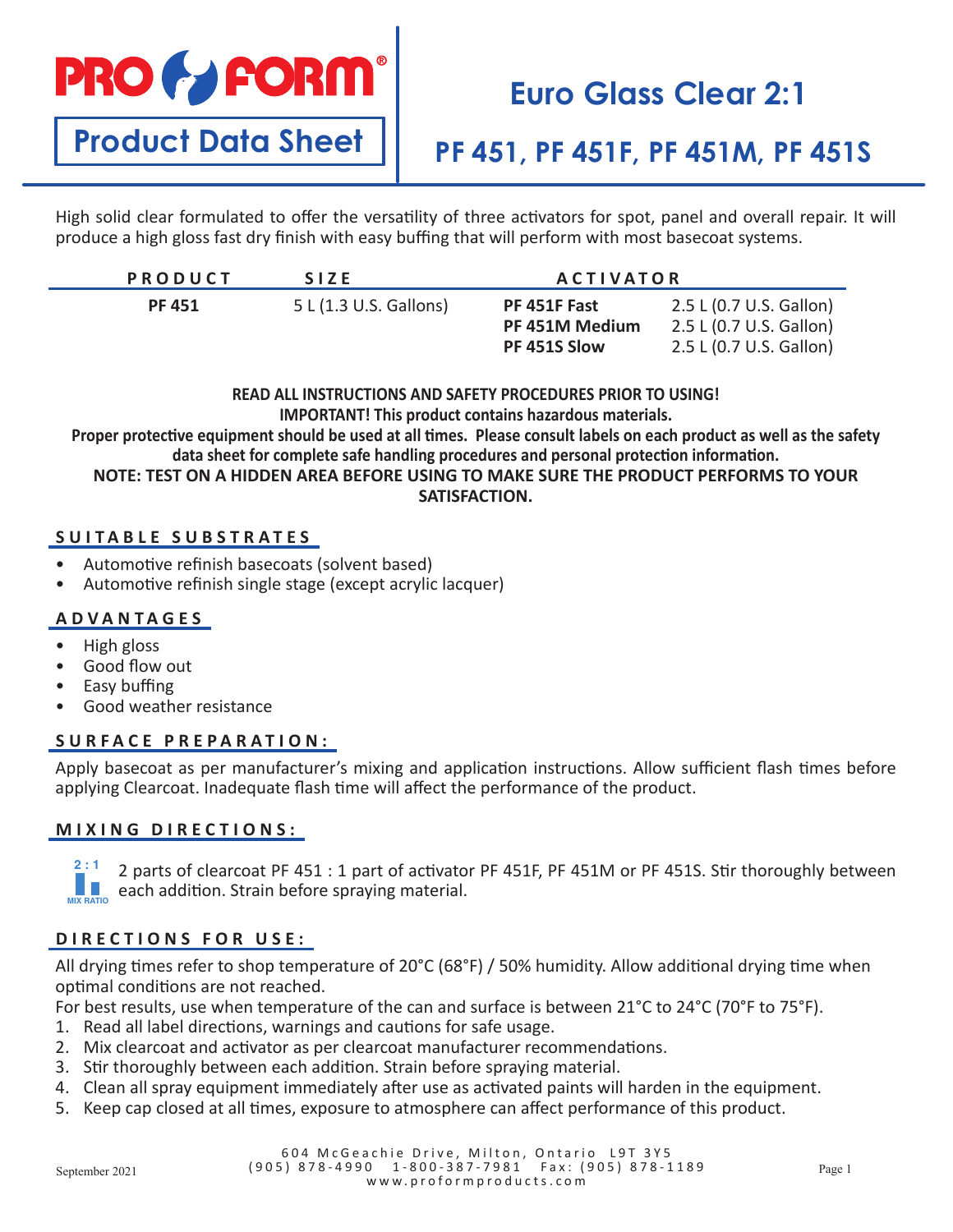

# **Euro Glass Clear 2:1**

# **Product Data Sheet**

### **PF 451, PF 451F, PF 451M, PF 451S**

#### **SPRAY GUN AND PRESSURE:**

| <b>Gun Type</b>     | Tip            | <b>Air Pressure</b> | <b>Gun Distance</b> |
|---------------------|----------------|---------------------|---------------------|
| Siphon Feed         | $1.4 - 1.6$ mm | 34-45 psi           | 12-18 cm $(5-7")$   |
| <b>Gravity Feed</b> | $1.2 - 1.6$ mm | 25-35 psi           | 12-18 cm $(5-7")$   |
| <b>HVLP</b>         | $1.2 - 1.6$ mm | 10 psi              | 12-18 cm $(5-7")$   |

Apply 2 full wet coats allowing 10 to 15 minutes flash time between coats or as conditions dictate. Caution: Do not apply over non catalyzed acrylic or synthetic enamels or acrylic lacquer finishes.

#### **DRY TIMES:**

|                     | PF 451F Fast  | PF 451M Medium  | PF 451S Slow   |
|---------------------|---------------|-----------------|----------------|
| Dry to Touch:       | 10-15 minutes | 10-15 minutes   | 15-20 minutes  |
| <b>Tack Free:</b>   | 45-50 minutes | 50-60 minutes   | $1-1.25$ hours |
| <b>Dry Through:</b> | 1-1.25 hours  | $1.5 - 2$ hours | 2-2.25 hours   |
| Flash:              | 5-10 minutes  | 5-10 minutes    | 10-15 minutes  |
| <b>To Sand:</b>     | 5-6 hours     | 5-6 hours       | 6-7 hours      |
| To Buff:            | 5-6 hours     | 5-6 hours       | 6-7 hours      |
| <b>To Deliver:</b>  | Overnight     | Overnight       | Overnight      |
| <b>Pot Life:</b>    | 1 hour        | 1.5 hours       | 1.5 hours      |

**Note:** Pot life will shorten as temperatures increase. Products are not recommended for use in temperature below 60°F(16°C).

| <b>FORCE DRYING:</b>                    | Let the last coat flash for 20 minutes before baking. Bake at 60°C (140°F) for 20 minutes.<br>Clearcoat may be wet sanded and buffed after 1 hour cool down time.    |
|-----------------------------------------|----------------------------------------------------------------------------------------------------------------------------------------------------------------------|
| <b>RECOATING:</b>                       | Clearcoat may be recoated after a 8 hour dry or upon cool down after force drying at 60°C<br>(140°F). After 1 week, clear must be sanded before recoating.           |
| <b>FISH EYE:</b>                        | The use of fish eye eliminator is not recommended.                                                                                                                   |
| <b>ACCELERATOR:</b>                     | Use up to $\frac{1}{2}$ fluid ounce of PF 655 Super Kick Accelerator per sprayable quart. The addition<br>of Accelerator will reduce cure times and pot life by 50%. |
| <b>CLEANING</b><br><b>INSTRUCTIONS:</b> | Clean equipment with lacquer thinner immediately after use.                                                                                                          |

**CAUTION:** It is important to test the compatibility of this product with your paint system. This product is not recommended for use in temperatures below 16°C (60°F). The use below these temperatures will affect dry times and performance.